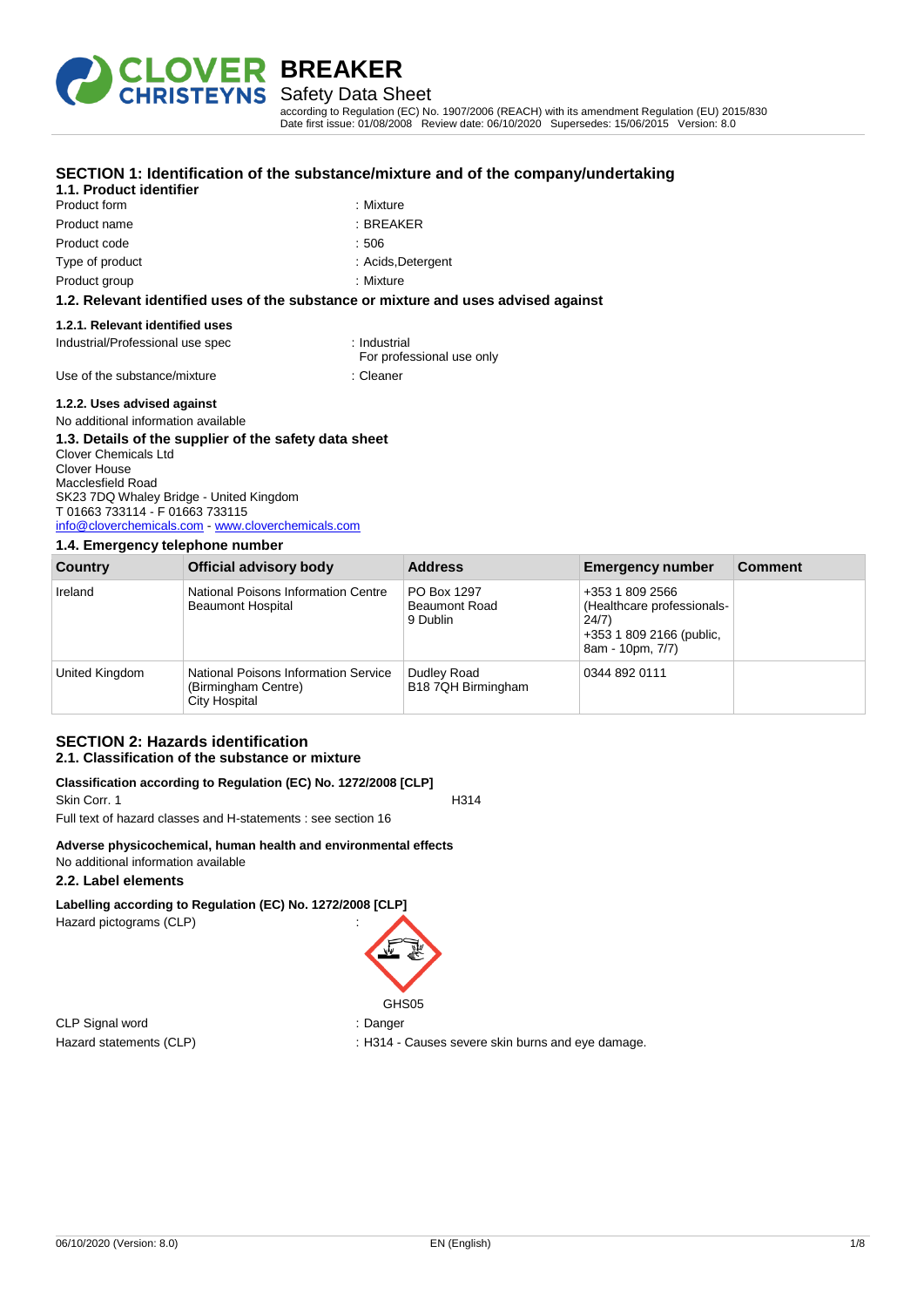# Safety Data Sheet

according to Regulation (EC) No. 1907/2006 (REACH) with its amendment Regulation (EU) 2015/830

| Precautionary statements (CLP) | : P102 - Keep out of reach of children.<br>P264 - Wash hands thoroughly after handling.<br>P280 - Wear protective gloves, eve protection.<br>P301+P330+P331 - IF SWALLOWED: Rinse mouth. Do NOT induce vomiting.<br>P313 - Get medical advice/attention.<br>P303+P361+P353 - IF ON SKIN (or hair): Take off immediately all contaminated clothing.<br>Rinse skin with water or shower.<br>P332+P313 - If skin irritation occurs: Get medical advice/attention.<br>P305+P351+P338 - IF IN EYES: Rinse cautiously with water for several minutes. Remove<br>contact lenses, if present and easy to do. Continue rinsing.<br>P337+P313 - If eye irritation persists: Get medical advice/attention.<br>P362 - Take off contaminated clothing. |
|--------------------------------|-------------------------------------------------------------------------------------------------------------------------------------------------------------------------------------------------------------------------------------------------------------------------------------------------------------------------------------------------------------------------------------------------------------------------------------------------------------------------------------------------------------------------------------------------------------------------------------------------------------------------------------------------------------------------------------------------------------------------------------------|
|--------------------------------|-------------------------------------------------------------------------------------------------------------------------------------------------------------------------------------------------------------------------------------------------------------------------------------------------------------------------------------------------------------------------------------------------------------------------------------------------------------------------------------------------------------------------------------------------------------------------------------------------------------------------------------------------------------------------------------------------------------------------------------------|

#### **2.3. Other hazards**

This substance/mixture does not meet the PBT criteria of REACH regulation, annex XIII

This substance/mixture does not meet the vPvB criteria of REACH regulation, annex XIII

## **SECTION 3: Composition/information on ingredients**

**3.1. Substances**

Not applicable

#### **3.2. Mixtures**

| <b>Name</b>                                                                            | <b>Product identifier</b>                                                 | $\%$      | <b>Classification according to</b><br><b>Regulation (EC) No.</b><br>1272/2008 [CLP] |
|----------------------------------------------------------------------------------------|---------------------------------------------------------------------------|-----------|-------------------------------------------------------------------------------------|
| Phosphoric Acid                                                                        | (CAS-no) 7664-38-2<br>(Einecs nr) 231-633-2<br>(EG annex nr) 015-011-00-6 | $10 - 30$ | Met. Corr. 1, H290<br>Acute Tox. 4 (Oral), H302<br>Skin Corr. 1B, H314              |
| Isotridecanol, ethoxylated                                                             | (CAS-no) 69011-36-5<br>(REACH-no) polymer                                 | $1 - 3$   | Acute Tox. 4 (Oral), H302<br>Eye Dam. 1, H318                                       |
| (2-Methoxymethylethoxy)propanol<br>substance with a Community workplace exposure limit | (CAS-no) 34590-94-8<br>(Einecs nr) 252-104-2                              | $1 - 3$   | Not classified                                                                      |

#### **Specific concentration limits:**

| <b>Name</b>     | <b>Product identifier</b>                                                 | <b>Specific concentration limits</b>                                                                           |
|-----------------|---------------------------------------------------------------------------|----------------------------------------------------------------------------------------------------------------|
| Phosphoric Acid | (CAS-no) 7664-38-2<br>(Einecs nr) 231-633-2<br>(EG annex nr) 015-011-00-6 | (10 ≤C < 25) Eye Irrit. 2, H319<br>( 10 ≤C < 25) Skin Irrit. 2, H315<br>( $25 ≤ C < 100$ ) Skin Corr. 1B, H314 |

Full text of H-statements: see section 16

# **SECTION 4: First aid measures**

| 4.1. Description of first aid measures                                                 |                                                                                                                                      |  |
|----------------------------------------------------------------------------------------|--------------------------------------------------------------------------------------------------------------------------------------|--|
| General advice                                                                         | : Never give anything by mouth to an unconscious person. If you feel unwell, seek medical<br>advice (show the label where possible). |  |
| Inhalation                                                                             | : Allow affected person to breathe fresh air. Allow the victim to rest.                                                              |  |
| Skin contact                                                                           | : Remove affected clothing and wash all exposed skin area with mild soap and water,<br>followed by warm water rinse.                 |  |
| Eye contact                                                                            | : Rinse immediately with plenty of water. Obtain medical attention if pain, blinking or redness<br>persists.                         |  |
| Ingestion                                                                              | : Rinse mouth. Do NOT induce vomiting. Obtain emergency medical attention.                                                           |  |
| 4.2. Most important symptoms and effects, both acute and delayed<br>Acute effects skin | : Causes skin irritation. Red skin.                                                                                                  |  |
| Acute effects eyes                                                                     | : Causes serious eye damage. redness, itching, tears.                                                                                |  |
| Acute effects oral route                                                               | : Burns or irritation of the linings of the mouth, throat, and gastrointestinal tract. Abdominal<br>pain, nausea.                    |  |

**4.3. Indication of any immediate medical attention and special treatment needed** No additional information available

# **SECTION 5: Firefighting measures**

#### **5.1. Extinguishing media** Suitable extinguishing media : Water.

**5.2. Special hazards arising from the substance or mixture**

: Toxic fumes may be released. Carbon dioxide. Carbon monoxide.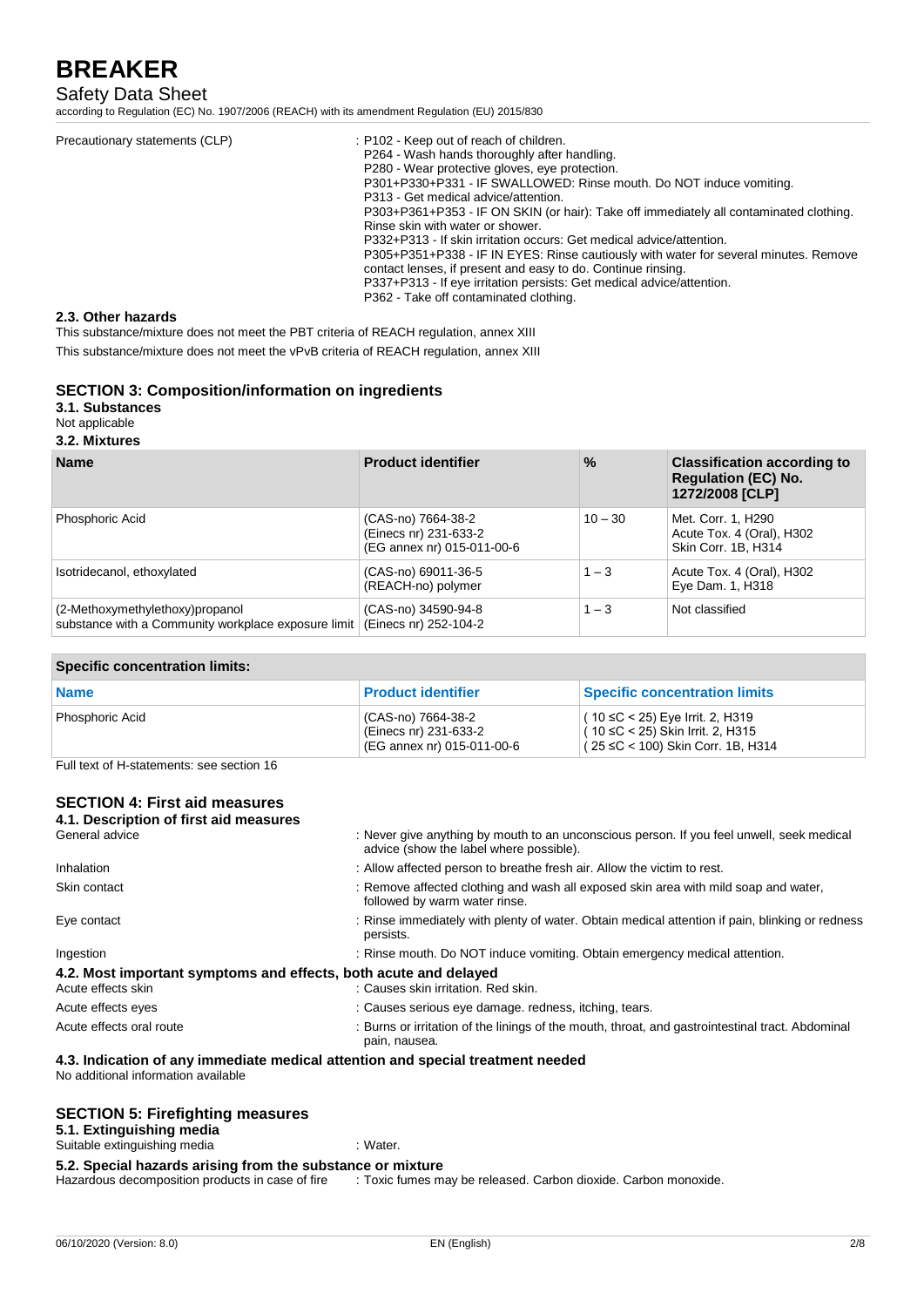# Safety Data Sheet

according to Regulation (EC) No. 1907/2006 (REACH) with its amendment Regulation (EU) 2015/830

| 5.3. Advice for firefighters<br>Firefighting instructions | : Use water spray or fog for cooling exposed containers. Exercise caution when fighting any<br>chemical fire. Prevent fire fighting water from entering the environment. |
|-----------------------------------------------------------|--------------------------------------------------------------------------------------------------------------------------------------------------------------------------|
| Protection during firefighting                            | : Do not enter fire area without proper protective equipment, including respiratory protection.                                                                          |
| <b>SECTION 6: Accidental release measures</b>             |                                                                                                                                                                          |
|                                                           | 6.1. Personal precautions, protective equipment and emergency procedures                                                                                                 |
| 6.1.1. For non-emergency personnel                        |                                                                                                                                                                          |
| Emergency procedures                                      | : Evacuate unnecessary personnel.                                                                                                                                        |
| 6.1.2. For emergency responders                           |                                                                                                                                                                          |

Emergency procedures in the state of the state of the Senate Senate area.

**6.2. Environmental precautions**

Prevent entry to sewers and public waters. Notify authorities if liquid enters sewers or public waters.

## **6.3. Methods and material for containment and cleaning up**

Methods for cleaning up : Soak up spills with inert solids, such as clay or diatomaceous earth as soon as possible. Collect spillage. Store away from other materials.

## **6.4. Reference to other sections**

See Heading 8. Exposure controls and personal protection.

# **SECTION 7: Handling and storage**

| 7.1. Precautions for safe handling                                |                                                                                                                                                                                                        |
|-------------------------------------------------------------------|--------------------------------------------------------------------------------------------------------------------------------------------------------------------------------------------------------|
| Precautions for safe handling                                     | : Wash hands and other exposed areas with mild soap and water before eating, drinking or<br>smoking and when leaving work. Provide good ventilation in process area to prevent<br>formation of vapour. |
| 7.2. Conditions for safe storage, including any incompatibilities |                                                                                                                                                                                                        |
| Storage conditions                                                | : Keep container tightly closed.                                                                                                                                                                       |
| Incompatible products                                             | : Strong bases.                                                                                                                                                                                        |
| Packaging materials                                               | : polyethylene.                                                                                                                                                                                        |
| 7.3. Specific end use(s)                                          |                                                                                                                                                                                                        |
| No additional information available                               |                                                                                                                                                                                                        |

# **SECTION 8: Exposure controls/personal protection 8.1. Control parameters**

| (2-Methoxymethylethoxy)propanol (34590-94-8) |  |  |
|----------------------------------------------|--|--|
| <b>EU - Occupational Exposure Limits</b>     |  |  |
| 308                                          |  |  |
| IOELV TWA (ppm)<br>50 ppm                    |  |  |
|                                              |  |  |

| Phosphoric Acid (7664-38-2)                          |                      |  |
|------------------------------------------------------|----------------------|--|
| <b>EU - Occupational Exposure Limits</b>             |                      |  |
| Local name                                           | Orthophosphoric acid |  |
| IOELV TWA (mg/m <sup>3</sup> )                       | 1 $mq/m3$            |  |
| IOELV STEL (mg/m <sup>3</sup> )                      | $2 \text{ mg/m}^3$   |  |
| <b>United Kingdom - Occupational Exposure Limits</b> |                      |  |
| Local name                                           | Orthophosphoric acid |  |
| WEL TWA (mg/m <sup>3</sup> )                         | 1 mg/m <sup>3</sup>  |  |
| WEL STEL (mg/m <sup>3</sup> )<br>$2 \text{ mg/m}^3$  |                      |  |
| 8.2. Exposure controls                               |                      |  |

#### **Personal protective equipment:**

Avoid all unnecessary exposure.

| Hand protection: |  |  |  |
|------------------|--|--|--|
|                  |  |  |  |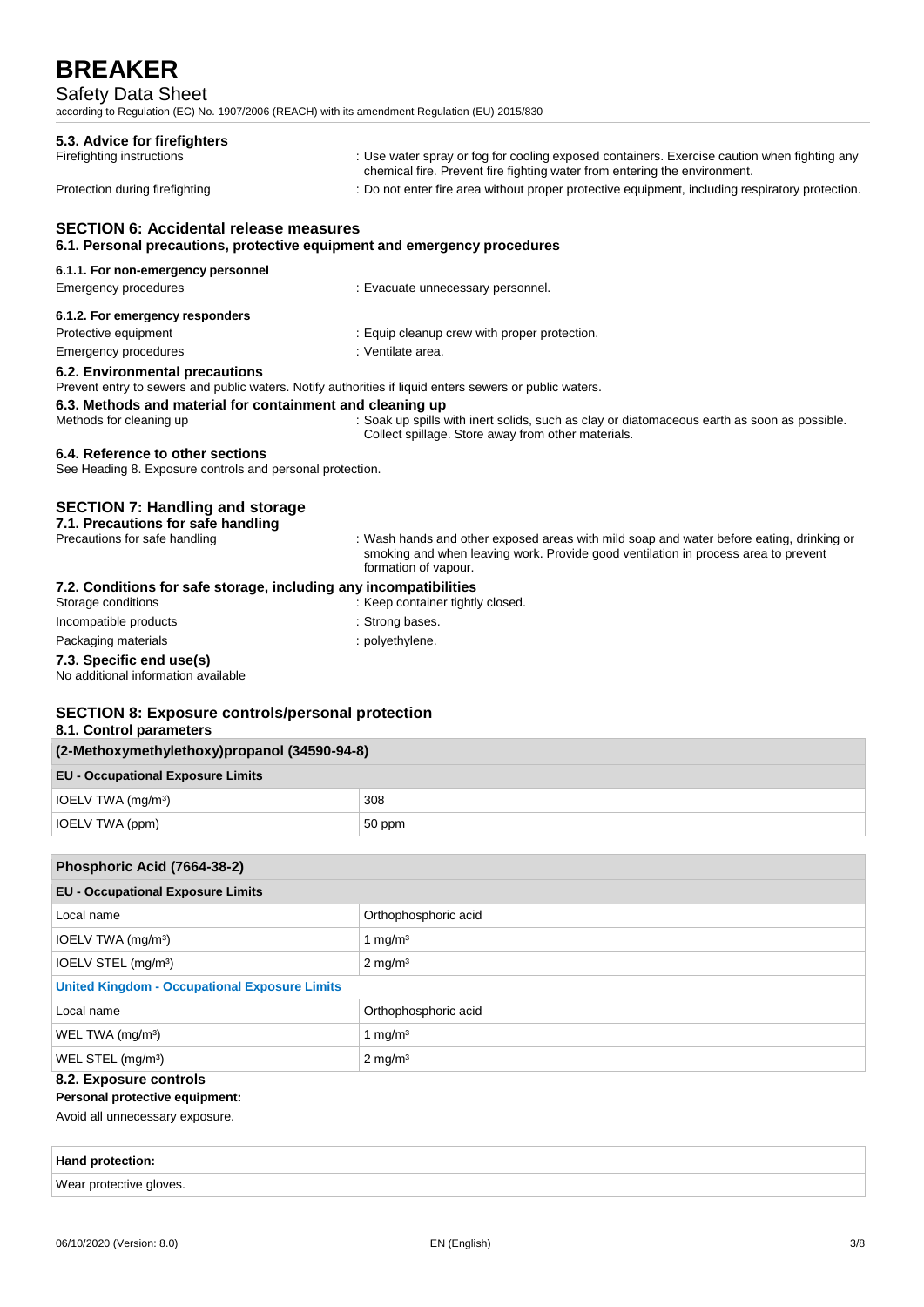# Safety Data Sheet

according to Regulation (EC) No. 1907/2006 (REACH) with its amendment Regulation (EU) 2015/830

# **Eye protection:**

Chemical goggles or safety glasses

# **Protective equipment:**

Wear suitable protective clothing. Acid resistent clothing

# **Personal protective equipment symbol(s):**



#### **Other information:**

Do not eat, drink or smoke during use.

# **SECTION 9: Physical and chemical properties**

| 9.1. Information on basic physical and chemical properties |                           |
|------------------------------------------------------------|---------------------------|
| Physical state                                             | : Liguid                  |
| Physical state/form                                        | : Liquid.                 |
| Colour                                                     | : Colourless.             |
| Odour                                                      | : odourless.              |
| Odour threshold                                            | : No data available       |
| рH                                                         | $:$ ≤ 1.5                 |
| Relative evaporation rate (butylacetate=1)                 | : No data available       |
| Melting point/range                                        | : $< 0$ °C                |
| Freezing point                                             | : No data available       |
| Boiling point/Boiling range                                | : > 100 °C                |
| Flash point                                                | : No data available       |
| Autoignition temperature                                   | : No data available       |
| Decomposition temperature                                  | : No data available       |
| Flammability (solid, gas)                                  | : Non flammable.          |
| Vapour pressure                                            | : No data available       |
| Relative vapour density at 20 °C                           | : No data available       |
| Relative density                                           | : 1.13                    |
| Solubility                                                 | : Soluble in water.       |
| Log Pow                                                    | : No data available       |
| Viscosity, kinematic                                       | : No data available       |
| Viscosity, dynamic                                         | : 1300 – 3000 cP at 20 °C |
| <b>Explosive properties</b>                                | : No data available       |
| Oxidising properties                                       | : No data available       |
| <b>Explosive limits</b>                                    | : No data available       |
| 9.2. Other information                                     |                           |

No additional information available

## **SECTION 10: Stability and reactivity**

| 10.1. Reactivity<br>No additional information available                                                  |
|----------------------------------------------------------------------------------------------------------|
| 10.2. Chemical stability<br>Stable under normal conditions.                                              |
| 10.3. Possibility of hazardous reactions<br>No dangerous reactions known under normal conditions of use. |
| 10.4. Conditions to avoid<br>No additional information available                                         |
| 10.5. Incompatible materials<br>Strong bases.                                                            |
| 10.6. Hazardous decomposition products<br>fume. Carbon monoxide. Carbon dioxide.                         |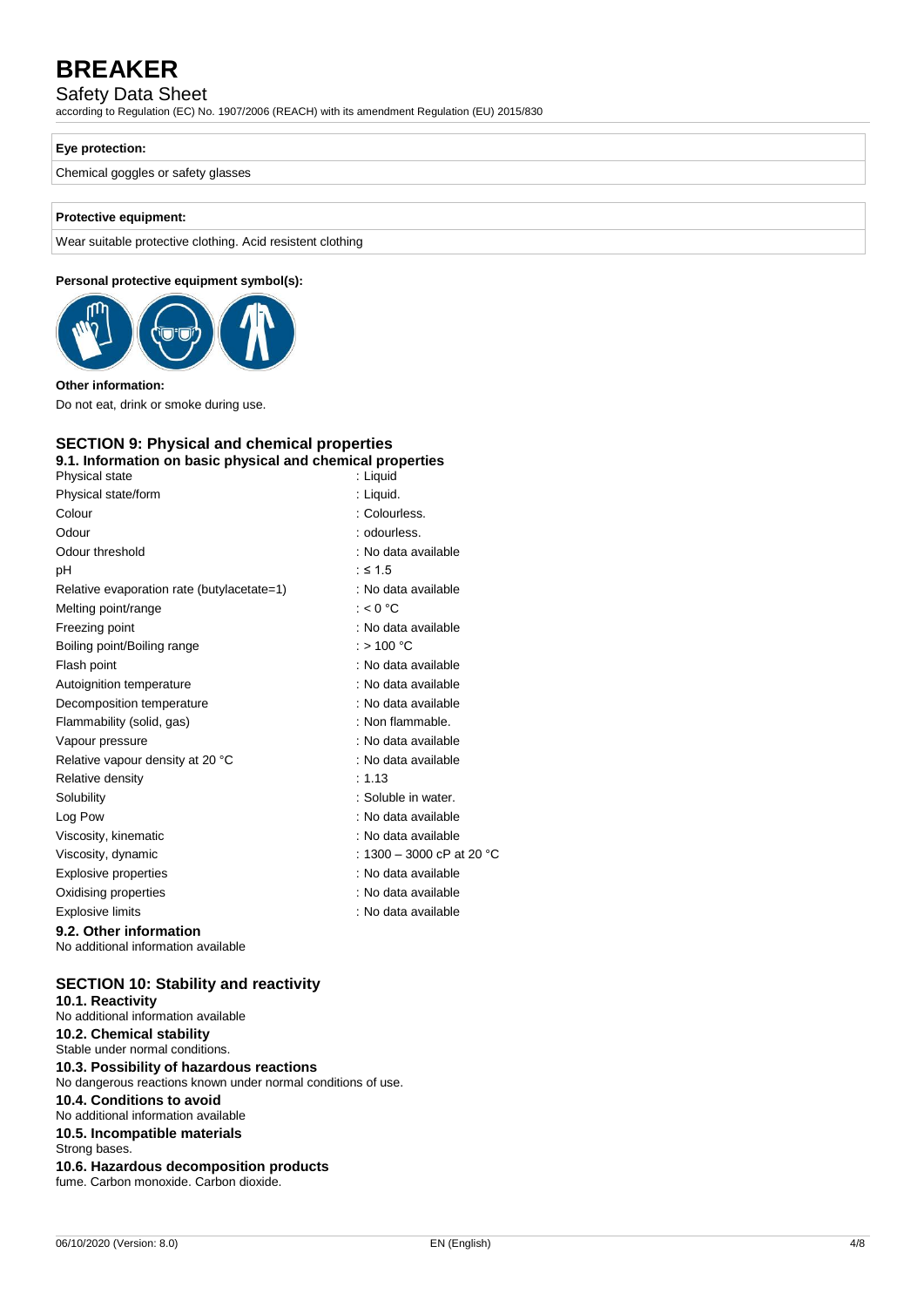# Safety Data Sheet

according to Regulation (EC) No. 1907/2006 (REACH) with its amendment Regulation (EU) 2015/830

| <b>SECTION 11: Toxicological information</b><br>11.1. Information on toxicological effects |  |
|--------------------------------------------------------------------------------------------|--|
| : Not classified<br>Acute toxicity (oral)                                                  |  |
| : Not classified<br>Acute toxicity (dermal)                                                |  |
| : Not classified<br>Acute toxicity (inhalation)                                            |  |

| Isotridecanol, ethoxylated (69011-36-5) |                      |
|-----------------------------------------|----------------------|
| ATE CLP (oral)                          | 500 mg/kg bodyweight |
|                                         |                      |
| Phosphoric Acid (7664-38-2)             |                      |

| LD50 oral rat                                          | 1530 mg/kg                                                          |
|--------------------------------------------------------|---------------------------------------------------------------------|
| ATE CLP (oral)                                         | 1530 mg/kg bodyweight                                               |
|                                                        |                                                                     |
| Skin corrosion/irritation                              | : Causes severe skin burns.                                         |
|                                                        | $pH: \leq 1.5$                                                      |
| Serious eye damage/irritation                          | : Assumed to cause serious eye damage                               |
|                                                        | $pH: \leq 1.5$                                                      |
| Respiratory or skin sensitisation                      | : Not classified                                                    |
| Additional information                                 | : Based on available data, the classification criteria are not met  |
| Germ cell mutagenicity                                 | : Not classified                                                    |
| Additional information                                 | : Based on available data, the classification criteria are not met  |
| Carcinogenicity                                        | : Not classified                                                    |
| Additional information                                 | : Based on available data, the classification criteria are not met  |
| Reproductive toxicity                                  | : Not classified                                                    |
| Additional information                                 | : Based on available data, the classification criteria are not met  |
| STOT-single exposure                                   | : Not classified                                                    |
| Additional information                                 | : Based on available data, the classification criteria are not met  |
| STOT-repeated exposure                                 | : Not classified                                                    |
| Additional information                                 | : Based on available data, the classification criteria are not met  |
| Aspiration hazard                                      | : Not classified                                                    |
| Additional information                                 | : Based on available data, the classification criteria are not met  |
| Potential adverse human health effects and<br>symptoms | : Based on available data, the classification criteria are not met. |
| <b>SECTION 12: Ecological information</b>              |                                                                     |
| 12.1. Toxicity                                         |                                                                     |
| Hazardous to the aquatic environment, short-term       | : Not classified                                                    |

| Hazardous to the aquatic environment, short-term<br>(acute)   | : Not classified                                                                                                                                                                                                                                                                                                                                                                                                 |
|---------------------------------------------------------------|------------------------------------------------------------------------------------------------------------------------------------------------------------------------------------------------------------------------------------------------------------------------------------------------------------------------------------------------------------------------------------------------------------------|
| Hazardous to the aquatic environment, long-term<br>(chronic)  | : Not classified                                                                                                                                                                                                                                                                                                                                                                                                 |
| 12.2. Persistence and degradability                           |                                                                                                                                                                                                                                                                                                                                                                                                                  |
| <b>BREAKER</b>                                                |                                                                                                                                                                                                                                                                                                                                                                                                                  |
| Persistence and degradability                                 | Biodegradable. The surfactant(s) contained in this preparation complies (comply) with the<br>biodegradability criteria as laid down in Regulation (EC) No. 648/2004 on detergents. Data<br>to support this assertion are held at the disposal of the competent authorities of the<br>Member States and will be made available to them, at their direct request or at the request<br>of a detergent manufacturer. |
| 12.3. Bioaccumulative potential                               |                                                                                                                                                                                                                                                                                                                                                                                                                  |
| <b>BREAKER</b>                                                |                                                                                                                                                                                                                                                                                                                                                                                                                  |
| Bioaccumulative potential                                     | No bioaccumulation.                                                                                                                                                                                                                                                                                                                                                                                              |
| 12.4. Mobility in soil<br>No odditional information ovailable |                                                                                                                                                                                                                                                                                                                                                                                                                  |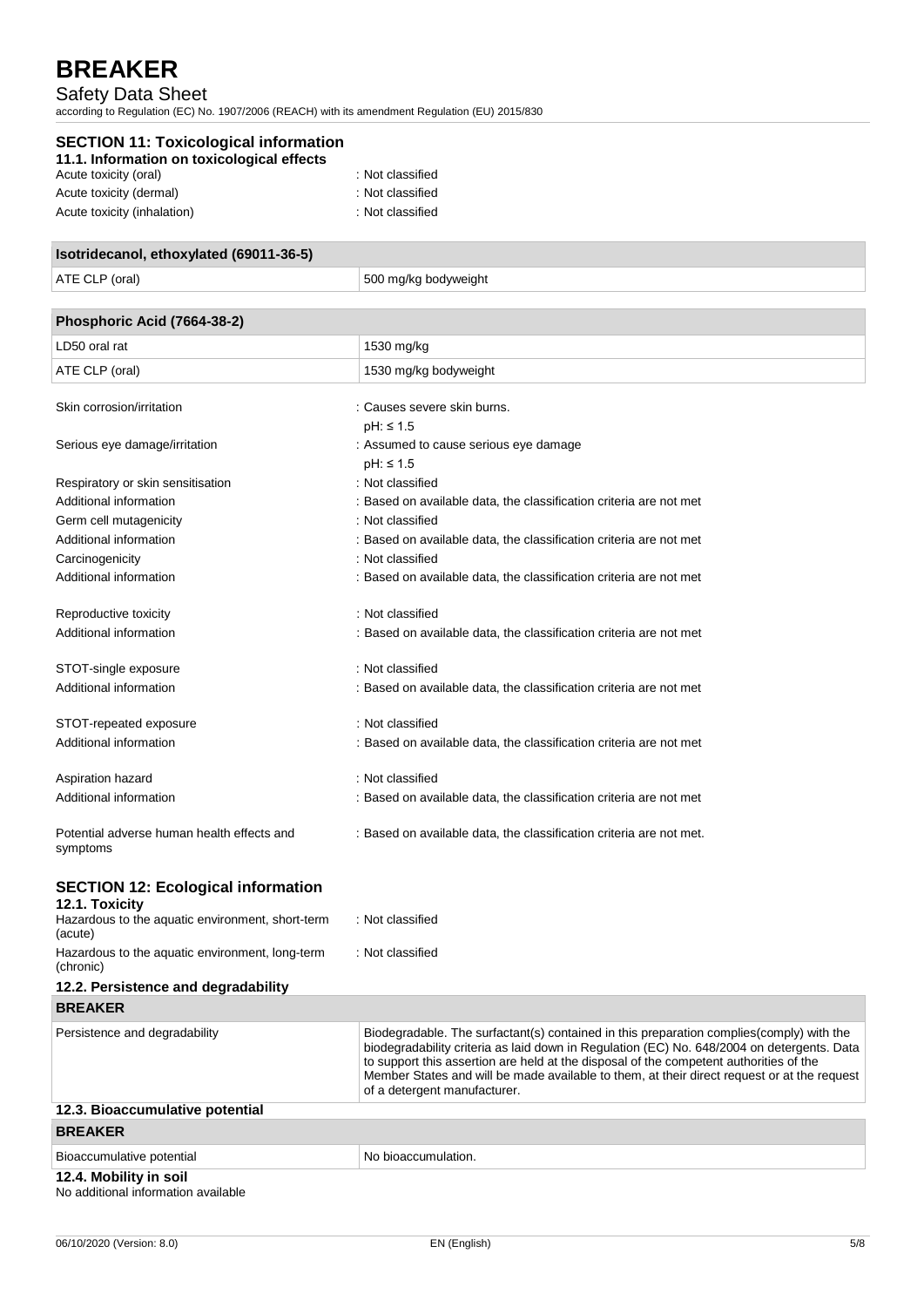# Safety Data Sheet

according to Regulation (EC) No. 1907/2006 (REACH) with its amendment Regulation (EU) 2015/830

| 12.5. Results of PBT and vPvB assessment                                               |
|----------------------------------------------------------------------------------------|
| <b>BREAKER</b>                                                                         |
| This substance/mixture does not meet the PBT criteria of REACH regulation, annex XIII  |
| This substance/mixture does not meet the vPvB criteria of REACH regulation, annex XIII |

# **Component**

| Isotridecanol, ethoxylated (69011-36-5) | This substance/mixture does not meet the PBT criteria of REACH regulation, annex XIII<br>This substance/mixture does not meet the vPvB criteria of REACH regulation, annex XIII |
|-----------------------------------------|---------------------------------------------------------------------------------------------------------------------------------------------------------------------------------|
| 12.6. Other adverse effects             |                                                                                                                                                                                 |

Additional information : Avoid release to the environment.

# **SECTION 13: Disposal considerations**

**13.1. Waste treatment methods**

: Dispose in a safe manner in accordance with local/national regulations.

Waste / unused products in the environment.

# **SECTION 14: Transport information**

In accordance with ADR / RID / IMDG / IATA / ADN

| <b>ADR</b>                                                                                     | <b>IMDG</b>                                                                               | <b>IATA</b>                                                                            |
|------------------------------------------------------------------------------------------------|-------------------------------------------------------------------------------------------|----------------------------------------------------------------------------------------|
| 14.1. UN number                                                                                |                                                                                           |                                                                                        |
| <b>UN 3264</b>                                                                                 | <b>UN 3264</b>                                                                            | <b>UN 3264</b>                                                                         |
| 14.2. UN proper shipping name                                                                  |                                                                                           |                                                                                        |
| CORROSIVE LIQUID, ACIDIC, INORGANIC,<br>N.O.S.                                                 | CORROSIVE LIQUID, ACIDIC, INORGANIC,<br>N.O.S.                                            | Corrosive liquid, acidic, inorganic, n.o.s.                                            |
| <b>Transport document description</b>                                                          |                                                                                           |                                                                                        |
| UN 3264 CORROSIVE LIQUID, ACIDIC,<br>INORGANIC, N.O.S. (Phosphoric Acid (21%)),<br>8, III, (E) | UN 3264 CORROSIVE LIQUID, ACIDIC,<br>INORGANIC, N.O.S. (Phosphoric Acid (21%)),<br>8, III | UN 3264 Corrosive liquid, acidic, inorganic,<br>n.o.s. (Phosphoric Acid (21%)), 8, III |
| 14.3. Transport hazard class(es)                                                               |                                                                                           |                                                                                        |
| 8                                                                                              | 8                                                                                         | 8                                                                                      |
|                                                                                                |                                                                                           |                                                                                        |
| 14.4. Packing group                                                                            |                                                                                           |                                                                                        |
| Ш                                                                                              | Ш                                                                                         | Ш                                                                                      |
| <b>14.5. Environmental hazards</b>                                                             |                                                                                           |                                                                                        |
| Dangerous for the environment: No                                                              | Dangerous for the environment: No<br>Marine pollutant : No                                | Dangerous for the environment: No                                                      |
| No supplementary information available                                                         |                                                                                           |                                                                                        |
| 14.6. Special precautions for user<br><b>Overland transport</b>                                |                                                                                           |                                                                                        |
| Classification code (ADR)                                                                      | : C1                                                                                      |                                                                                        |
| Special provisions (ADR)                                                                       | : 274                                                                                     |                                                                                        |
| Limited quantities (ADR)                                                                       | : 51                                                                                      |                                                                                        |
| Packing instructions (ADR)                                                                     | : P001, IBC03, LP01, R001                                                                 |                                                                                        |
| Mixed packing provisions (ADR)                                                                 | : MP19                                                                                    |                                                                                        |
| Portable tank and bulk container instructions<br>(ADR)                                         | : T7                                                                                      |                                                                                        |
| Portable tank and bulk container special provisions<br>(ADR)                                   | : TP1, TP28                                                                               |                                                                                        |
| Tank code (ADR)                                                                                | $:$ L4BN                                                                                  |                                                                                        |
| Vehicle for tank carriage                                                                      | : AT                                                                                      |                                                                                        |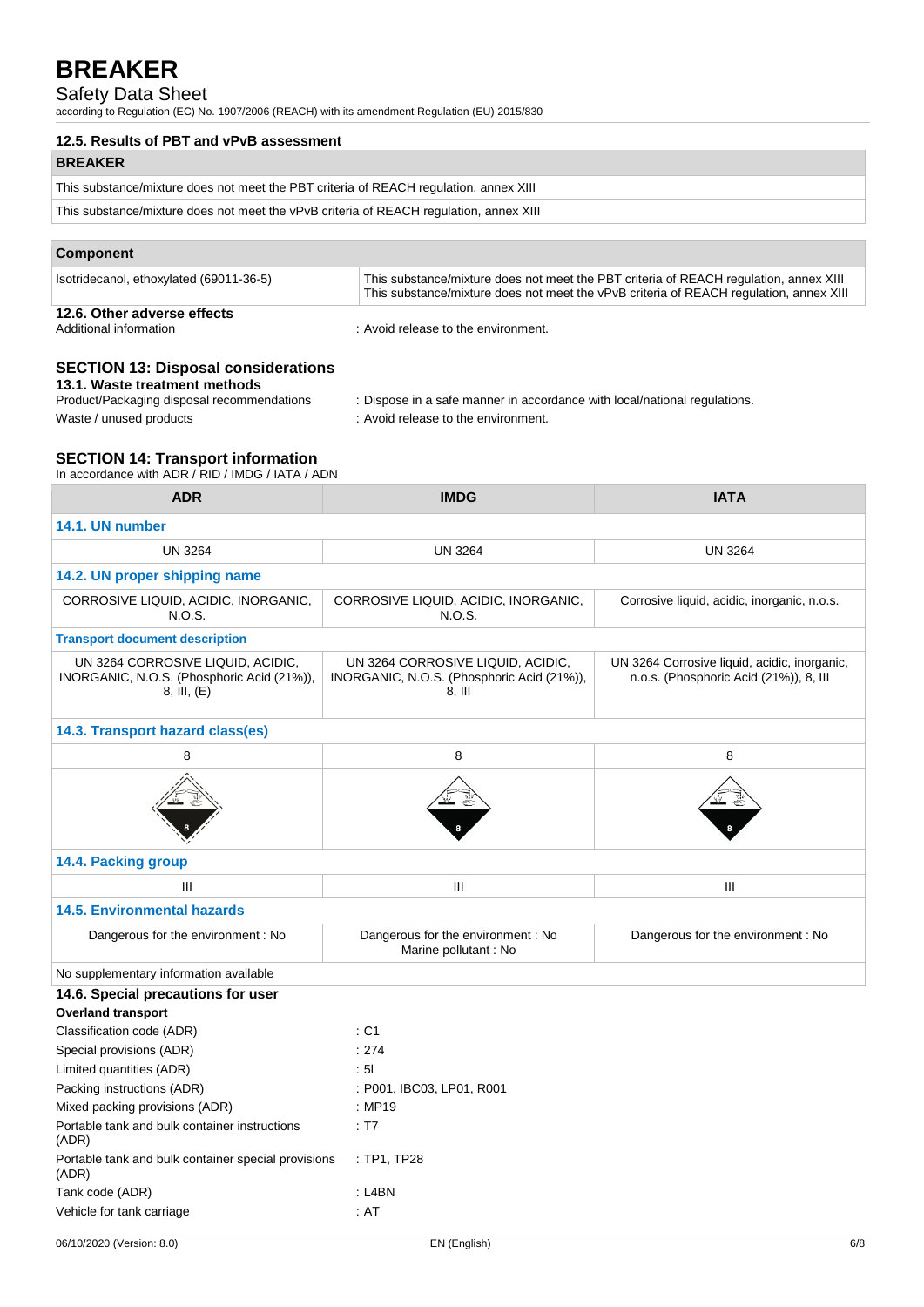Safety Data Sheet

according to Regulation (EC) No. 1907/2006 (REACH) with its amendment Regulation (EU) 2015/830

| Transport category (ADR)                                                 | $\therefore$ 3    |
|--------------------------------------------------------------------------|-------------------|
| Special provisions for carriage - Packages (ADR)                         | : V12             |
| Hazard identification number (Kemler No.)                                | :80               |
| Orange plates                                                            | <b>80</b><br>3264 |
| Tunnel code                                                              | : E               |
| EAC code                                                                 | : 2X              |
| APP code                                                                 | : B               |
| <b>Transport by sea</b>                                                  |                   |
| Special provisions (IMDG)                                                | : 223, 274        |
| Limited quantities (IMDG)                                                | : 5L              |
| Packing instructions (IMDG)                                              | : P001, LP01      |
| IBC packing instructions (IMDG)                                          | $:$ IBC03         |
| Air transport                                                            |                   |
| PCA Limited quantities (IATA)                                            | : Y841            |
| PCA limited quantity max net quantity (IATA)                             | :1L               |
| PCA packing instructions (IATA)                                          | :852              |
| PCA max net quantity (IATA)                                              | : 5L              |
| CAO packing instructions (IATA)                                          | :856              |
| CAO max net quantity (IATA)                                              | : 60L             |
| Special provisions (IATA)                                                | : A3, A803        |
| 14.7. Transport in bulk according to Annex II of Marpol and the IBC Code |                   |

Not applicable

# **SECTION 15: Regulatory information**

**15.1. Safety, health and environmental regulations/legislation specific for the substance or mixture**

## **15.1.1. EU-Regulations**

Contains no REACH substances with Annex XVII restrictions

Contains no substance on the REACH candidate list

Contains no REACH Annex XIV substances

Contains no substance subject to Regulation (EU) No 649/2012 of the European Parliament and of the Council of 4 July 2012 concerning the export and import of hazardous chemicals.

Contains no substance subject to Regulation (EU) No 2019/1021 of the European Parliament and of the Council of 20 June 2019 on persistent organic pollutants

| Detergent Regulation (648/2004/EC): Labelling of contents: |         |
|------------------------------------------------------------|---------|
| <b>Component</b>                                           |         |
| non-ionic surfactants                                      | $< 5\%$ |

#### **15.1.2. National regulations**

No additional information available

#### **15.2. Chemical safety assessment**

No chemical safety assessment has been carried out

# **SECTION 16: Other information**

Data sources : REGULATION (EC) No 1272/2008 OF THE EUROPEAN PARLIAMENT AND OF THE COUNCIL of 16 December 2008 on classification, labelling and packaging of substances and mixtures, amending and repealing Directives 67/548/EEC and 1999/45/EC, and amending Regulation (EC) No 1907/2006.

Other information : None.

| Full text of H- and EUH-statements: |                                               |
|-------------------------------------|-----------------------------------------------|
| Acute Tox. 4 (Oral)                 | Acute toxicity (oral), Category 4             |
| Eye Dam. 1                          | Serious eye damage/eye irritation, Category 1 |
| Eye Irrit. 2                        | Serious eye damage/eye irritation, Category 2 |
| Met. Corr. 1                        | Corrosive to metals, Category 1               |
| Skin Corr. 1                        | Skin corrosion/irritation, Category 1         |